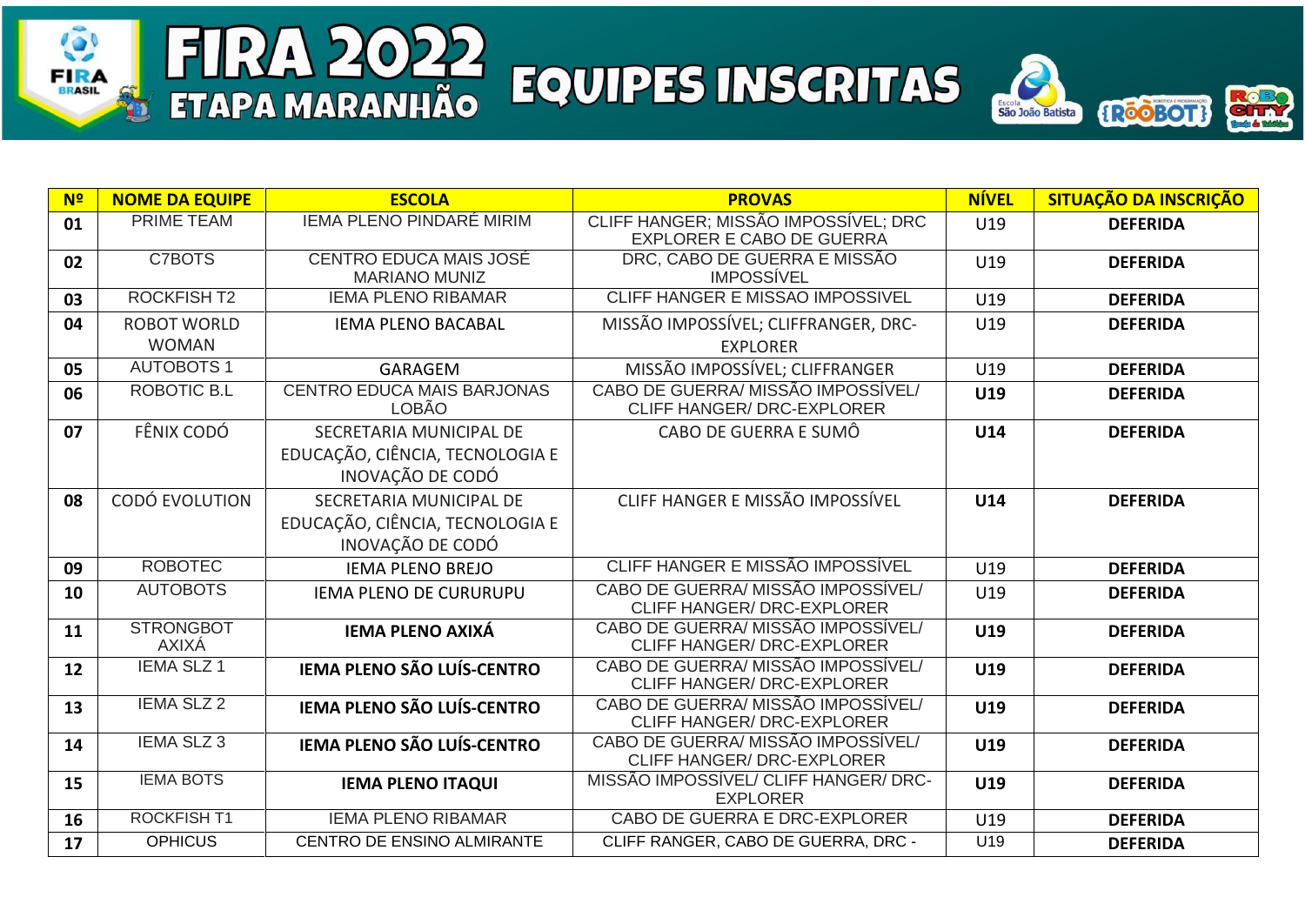|           |                                      | <b>TAMANDARÉ</b>                                                | <b>EXPLORER E MISSÃO IMPOSSÍVEL</b>                     |                  |                   |
|-----------|--------------------------------------|-----------------------------------------------------------------|---------------------------------------------------------|------------------|-------------------|
| 18        | <b>DAYSE DROID</b>                   | CEM DAYSE GALVÃO DE SOUSA                                       | MISSÃO IMPOSSÍVEL, DRC-EXPLORER, CLIFF<br><b>HANGER</b> | $\overline{U19}$ | <b>DEFERIDA</b>   |
| <b>19</b> | <b>DAYSE DROID 2</b>                 | DAYSE GALVÃO DE SOUSA                                           | MISSÃO IMPOSSÍVEL, DRC-EXPLORER, CLIFF<br>HANGER.       | U19              | <b>INDEFERIDA</b> |
| 20        | X-FORCE                              | CEM POETA ANTÔNIO JOSÉ                                          | MISSÃO IMPOSSÍVEL                                       | U19              | <b>DEFERIDA</b>   |
| 21        | <b>ATENAS</b>                        | CEM POETA ANTÔNIO JOSÉ                                          | <b>CLIFF HANGER</b>                                     | U <sub>19</sub>  | <b>DEFERIDA</b>   |
| 22        | <b>ESJB CHEFIA</b><br><b>MONSTER</b> | ESCOLA SÃO JOÃO BATISTA                                         | <b>DRC/MISSÃO IMPOSSIVEL</b>                            | U14              | <b>DEFERIDA</b>   |
| 23        | <b>ESJB NINJA</b>                    | ESCOLA SÃO JOÃO BATISTA                                         | <b>CLIFF HANGER</b>                                     | $\overline{U14}$ | <b>DEFERIDA</b>   |
| 24        | <b>ESJB SUPREMO</b>                  | ESCOLA SÃO JOÃO BATISTA                                         | <b>CABO DE GUERRA</b>                                   | U14              | <b>DEFERIDA</b>   |
| 25        | <b>CIBORGUE ESJB</b>                 | ESCOLA SÃO JOÃO BATISTA                                         | <b>CLIFF HANGER</b>                                     | U19              | <b>DEFERIDA</b>   |
| 26        | <b>ESJB MONSTER</b>                  | ESCOLA SÃO JOÃO BATISTA                                         | <b>CABO DE GUERRA</b>                                   | U19              | <b>DEFERIDA</b>   |
| 27        | <b>CHEFIA ESJB</b>                   | ESCOLA SÃO JOÃO BATISTA                                         | DRC EXPLORE / MISSÃO IMPOSSIVEL                         | U <sub>19</sub>  | <b>DEFERIDA</b>   |
| 28        | <b>DDA TECH</b>                      | <b>DIANTE DO APRENDER</b>                                       | CLIFF RANGE E CABO DE GUERRA                            | $\overline{U14}$ | <b>DEFERIDA</b>   |
| 29        | <b>MACTRON 3</b>                     | <b>CEM PROFESSOR GUILHERME</b><br><b>ANTONIO BARBOSA MACIEL</b> | CLIFF HANGER E MISSÃO IMPOSSÍVEL                        | U19              | <b>DEFERIDA</b>   |
| 30        | <b>MACTRON 2</b>                     | <b>CEM PROFESSOR GUILHERME</b><br><b>ANTONIO BARBOSA MACIEL</b> | <b>CLIFF HANGER E MISSÃO IMPOSSIVEL</b>                 | U19              | <b>DEFERIDA</b>   |
| 31        | <b>ROBOMAIS</b>                      | CENTRO EDUCA MAIS JACIRA DE<br><b>OLIVEIRA E SILVA</b>          | CABO DE GUERRA, CLIFF HANGER                            | $\overline{U19}$ | <b>DEFERIDA</b>   |
| 32        | <b>ROOBOT KIDS</b>                   | ROOBOT - ROBÓTICA E<br>PROGRAMAÇÃO                              | <b>FIRA KIDS</b>                                        | <b>KIDS</b>      | <b>DEFERIDA</b>   |
| 33        | <b>ROOBOT TEEN</b>                   | ROOBOT - ROBÓTICA E<br>PROGRAMAÇÃO                              | CLIFF HANGER E MISSÃO IMPOSSÍVEL                        | U14              | <b>DEFERIDA</b>   |
| 34        | <b>ROOBOT</b><br><b>TEENAGER</b>     | ROOBOT - ROBÓTICA E<br>PROGRAMAÇÃO                              | CLIFF HANGER E MISSÃO IMPOSSÍVEL                        | U14              | <b>DEFERIDA</b>   |
| 35        | <b>ACAIMOV ÁRTEMIS</b>               | IFMA - CAMPUS AÇAILÂNDIA                                        | MISSÃO IMPOSSÍVEL                                       | U19              | <b>DEFERIDA</b>   |
| 36        | <b>AÇAIMOV BLACK</b><br><b>WALL</b>  | IFMA - CAMPUS AÇAILÂNDIA                                        | <b>CLIFF RANGER</b>                                     | U19              | <b>DEFERIDA</b>   |
| 37        | <b>AÇAIMOV MALENIA</b>               | IFMA - CAMPUS AÇAILÂNDIA                                        | <b>DRC EXPLORER</b>                                     | U19              | <b>DEFERIDA</b>   |
| 38        | <b>ACAIMOV IF'NITY</b>               | IFMA - CAMPUS AÇAILÂNDIA                                        | <b>CABO DE GUERRA</b>                                   | U19              | <b>DEFERIDA</b>   |
| 39        | <b>ACAIMOV RAZOR</b>                 | IFMA - CAMPUS AÇAILÂNDIA                                        | <b>CABO DE GUERRA</b>                                   | U19              | <b>DEFERIDA</b>   |
| 40        | COBRA 300                            | <b>IEMA SANTA INÊS</b>                                          | CLIFF HANGER, MISSÃO IMPOSSÍVEL, DRC<br><b>EXPLORER</b> | U19              | <b>DEFERIDA</b>   |
| 41        | <b>ELETROMONSTER</b>                 | <b>CENTRO EDUCA MAIS ALUÍSIO</b><br><b>AZEVEDO</b>              | CABO DE GUERRA E CLIFF HANGER                           | U19              | <b>DEFERIDA</b>   |
| 42        | ESJB BOLA FOGO                       | ESCOLA SÃO JOÃO BATISTA                                         | <b>KIDS</b>                                             | <b>KIDS</b>      | <b>DEFERIDA</b>   |
| 43        | <b>ESJB POPPY</b><br><b>PLAYTIME</b> | ESCOLA SÃO JOÃO BATISTA                                         | <b>KIDS</b>                                             | <b>KIDS</b>      | <b>DEFERIDA</b>   |